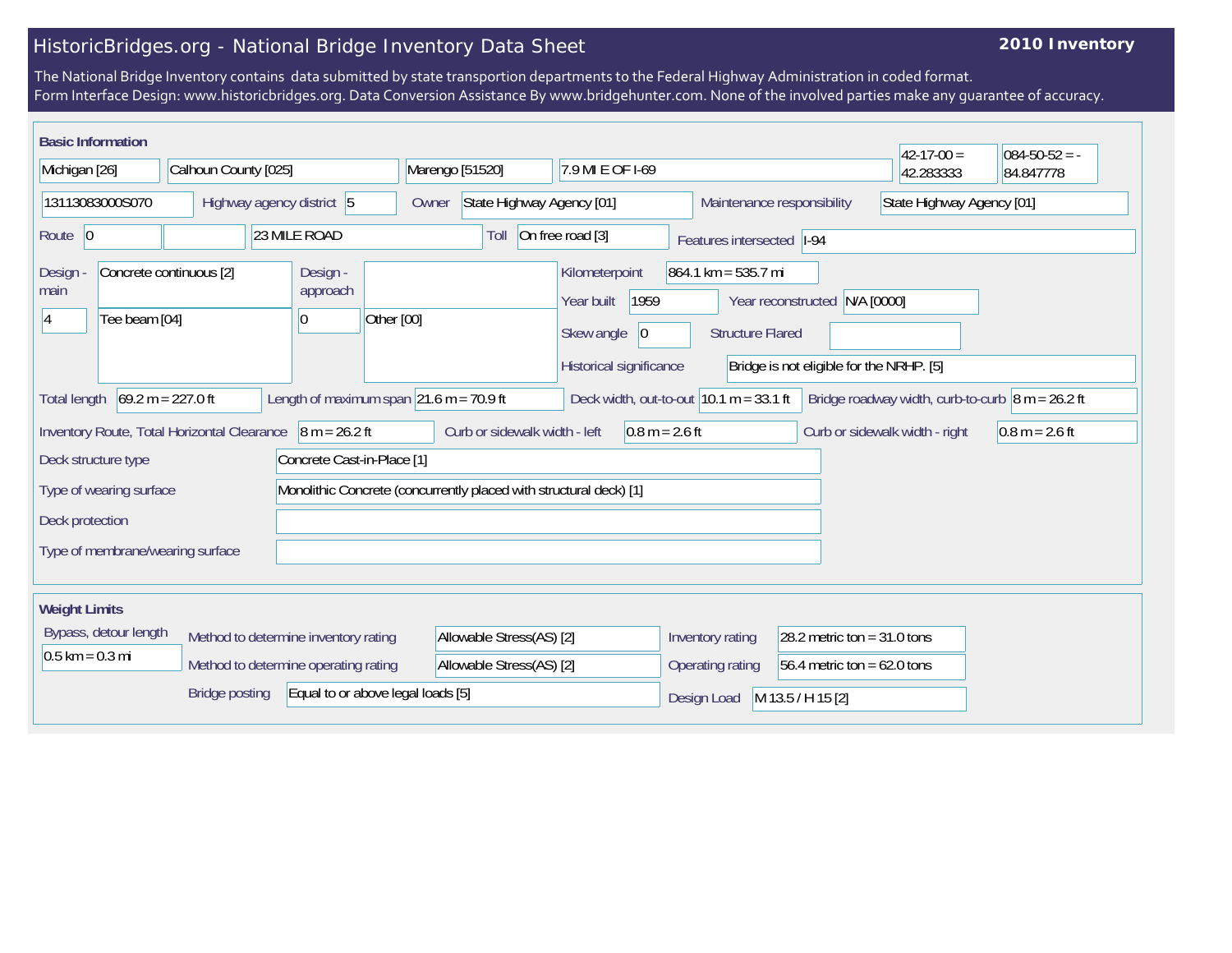| <b>Functional Details</b>                                                                        |                                                          |                                                          |                                                                                 |                   |  |  |  |
|--------------------------------------------------------------------------------------------------|----------------------------------------------------------|----------------------------------------------------------|---------------------------------------------------------------------------------|-------------------|--|--|--|
| Average daily truck traffi 3<br><b>Average Daily Traffic</b><br>150                              | Year   1988<br>%                                         | Future average daily traffic                             | 200<br>2000<br>Year                                                             |                   |  |  |  |
| Road classification<br>Local (Rural) [09]                                                        | Lanes on structure 2                                     |                                                          | Approach roadway width                                                          | $6.6 m = 21.7 ft$ |  |  |  |
| Type of service on bridge Highway [1]                                                            | Direction of traffic 2 - way traffic [2]                 |                                                          | Bridge median                                                                   |                   |  |  |  |
| No parallel structure exists. [N]<br>Parallel structure designation                              |                                                          |                                                          |                                                                                 |                   |  |  |  |
| Type of service under bridge                                                                     | Highway, with or without ped Lanes under structure<br> 4 | Navigation control                                       | Not applicable, no waterway. [N]                                                |                   |  |  |  |
| Navigation vertical clearanc<br>$0 = N/A$                                                        | Navigation horizontal clearance $\vert$ 0 = N/A          |                                                          |                                                                                 |                   |  |  |  |
| Minimum navigation vertical clearance, vertical lift bridge                                      |                                                          | Minimum vertical clearance over bridge roadway           | $99.99 m = 328.1 ft$                                                            |                   |  |  |  |
| Minimum lateral underclearance reference feature Highway beneath structure [H]                   |                                                          |                                                          |                                                                                 |                   |  |  |  |
| Minimum lateral underclearance on right $3.2$ m = 10.5 ft                                        |                                                          | Minimum lateral underclearance on left $8.5$ m = 27.9 ft |                                                                                 |                   |  |  |  |
| Minimum Vertical Underclearance $ 4.65 \text{ m} = 15.3 \text{ ft} $                             |                                                          |                                                          | Minimum vertical underclearance reference feature Highway beneath structure [H] |                   |  |  |  |
| Appraisal ratings - underclearances Meets minimum tolerable limits to be left in place as is [4] |                                                          |                                                          |                                                                                 |                   |  |  |  |
| <b>Repair and Replacement Plans</b>                                                              |                                                          |                                                          |                                                                                 |                   |  |  |  |
| Type of work to be performed                                                                     | Work done by                                             |                                                          |                                                                                 |                   |  |  |  |
|                                                                                                  | Bridge improvement cost                                  | Roadway improvement cost                                 |                                                                                 |                   |  |  |  |
|                                                                                                  | Length of structure improvement                          |                                                          | Total project cost                                                              |                   |  |  |  |
|                                                                                                  | Year of improvement cost estimate                        |                                                          |                                                                                 |                   |  |  |  |
|                                                                                                  | Border bridge - state                                    |                                                          | Border bridge - percent responsibility of other state                           |                   |  |  |  |
|                                                                                                  | Border bridge - structure number                         |                                                          |                                                                                 |                   |  |  |  |